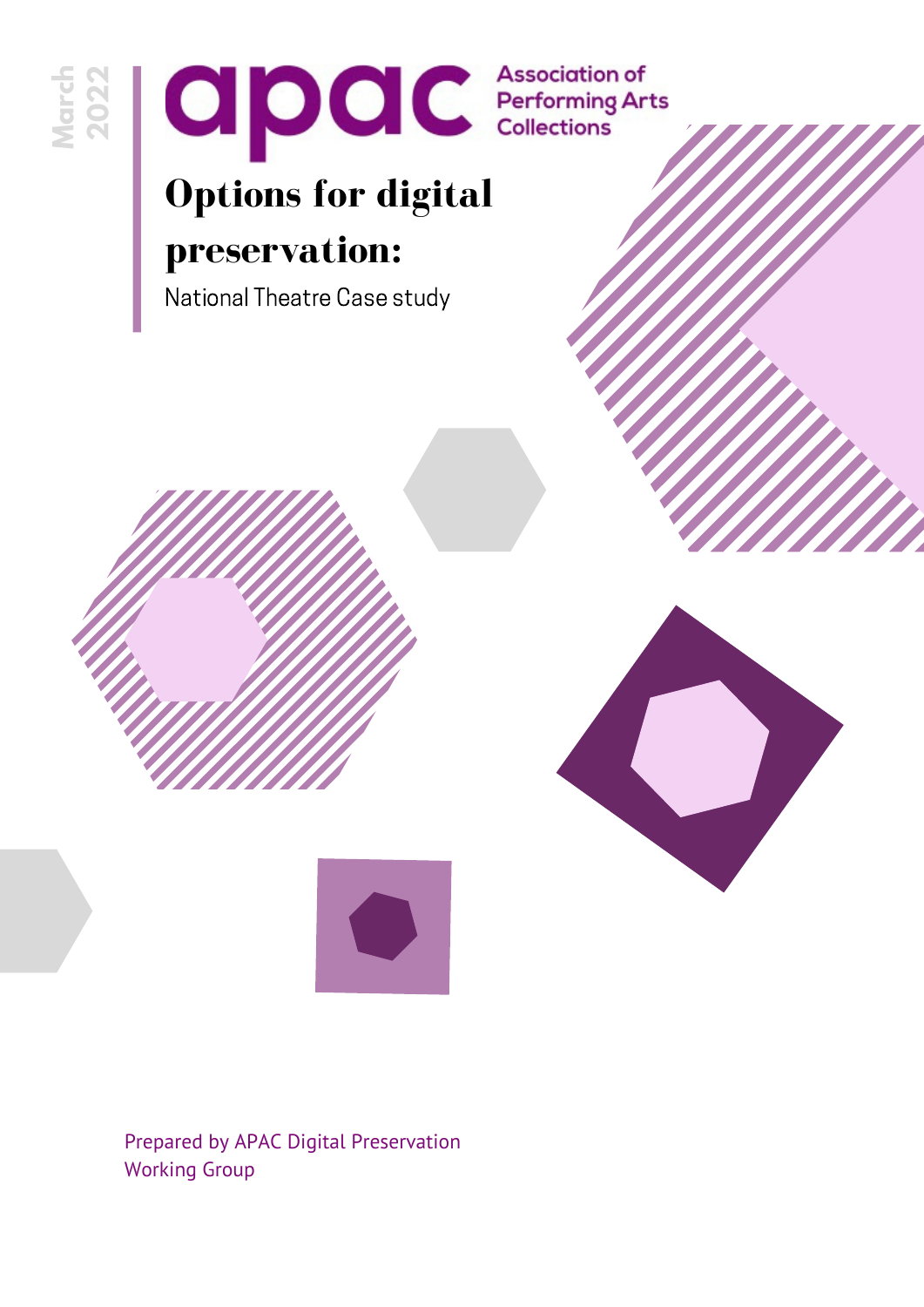

## OPTIONS FOR DIGITAL PRESERVATION - NT CASE STUDY

#### **INTRODUCTION**

We used The National Archives digital preservation repository systems spreadsheet in order to identify preferred suppliers based on information included in our Request for Information (RFI) document. A link to this guidance is included in Digital Preservation Series Part 2: Options for Digital Preservation. Due to commercial sensitivity we are unable to provide a complete copy of our RFI. This document will summarise the key elements we included.

We wrote the RFI in collaboration with a Project Manager in our IT department. This was of great help, specifically for the more technical aspects of the project and for integration with existing IT systems and networks.

#### STRUCTURE OF REQUEST FOR INFORMATION

Our RFI contents page was structured as follows (also covered in part 1 guidance Making the case - writing a business case):

- 1. Introduction
- 2. Background
- 3. Objectives
- 4. Summary of Requirements
- Workflow Requirements 5.
- Storage Requirements 6.
- 7.IT Infrastructure
- 8. Queries
- 9. Timetable
- 10. Other Information
- 11. Appendices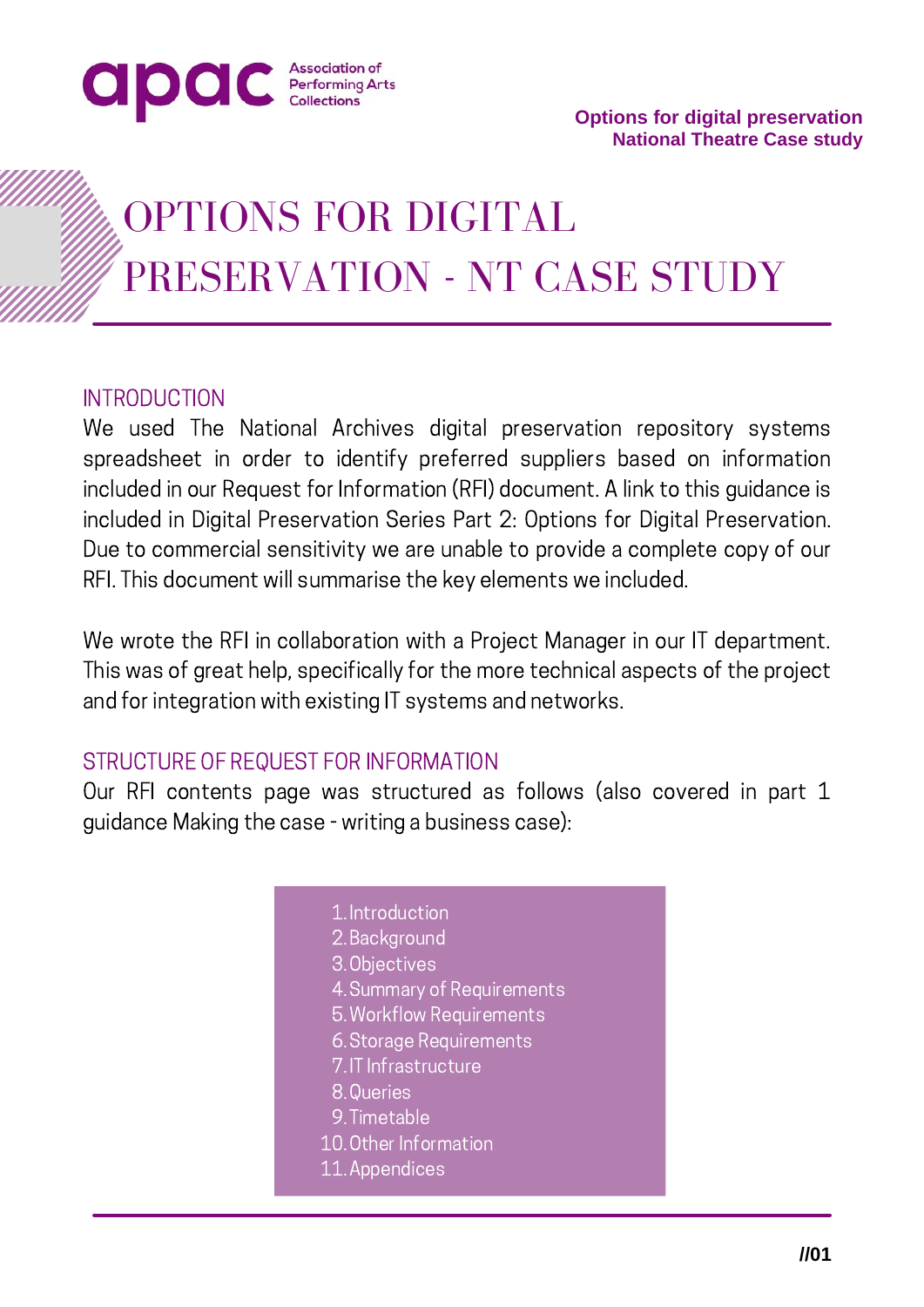



#### SUMMARY OF REQUIREMENTS

We included the following in our Summary of Requirements section as these were the key functions we needed any potential digital preservation system to have.

- 1. Fully OAIS compliant.
- 2. Manage assets with a wide range of file formats, including various image formats, Adobe project files, image sequences, graphics and FCP project files (as identified from our Digital Asset Register).
- Allow addition of metadata tags and allow browsing of content via tags or 3. as collections.
- Allow for easy identification and upgrade of discontinued file formats. 4.
- 5. Provide access to enable researchers to view material or watch screening of recorded performances without the need to separately download the material and view locally. This should include a sophisticated search facility.
- Functionality to integrate with CALM from Axiell which the NT uses as its 6. cataloguing system.
- Provide a comprehensive workflow system to ingest data. 7.
- 8. Provide flexible storage to accommodate the requirements of the Archive as the system grows.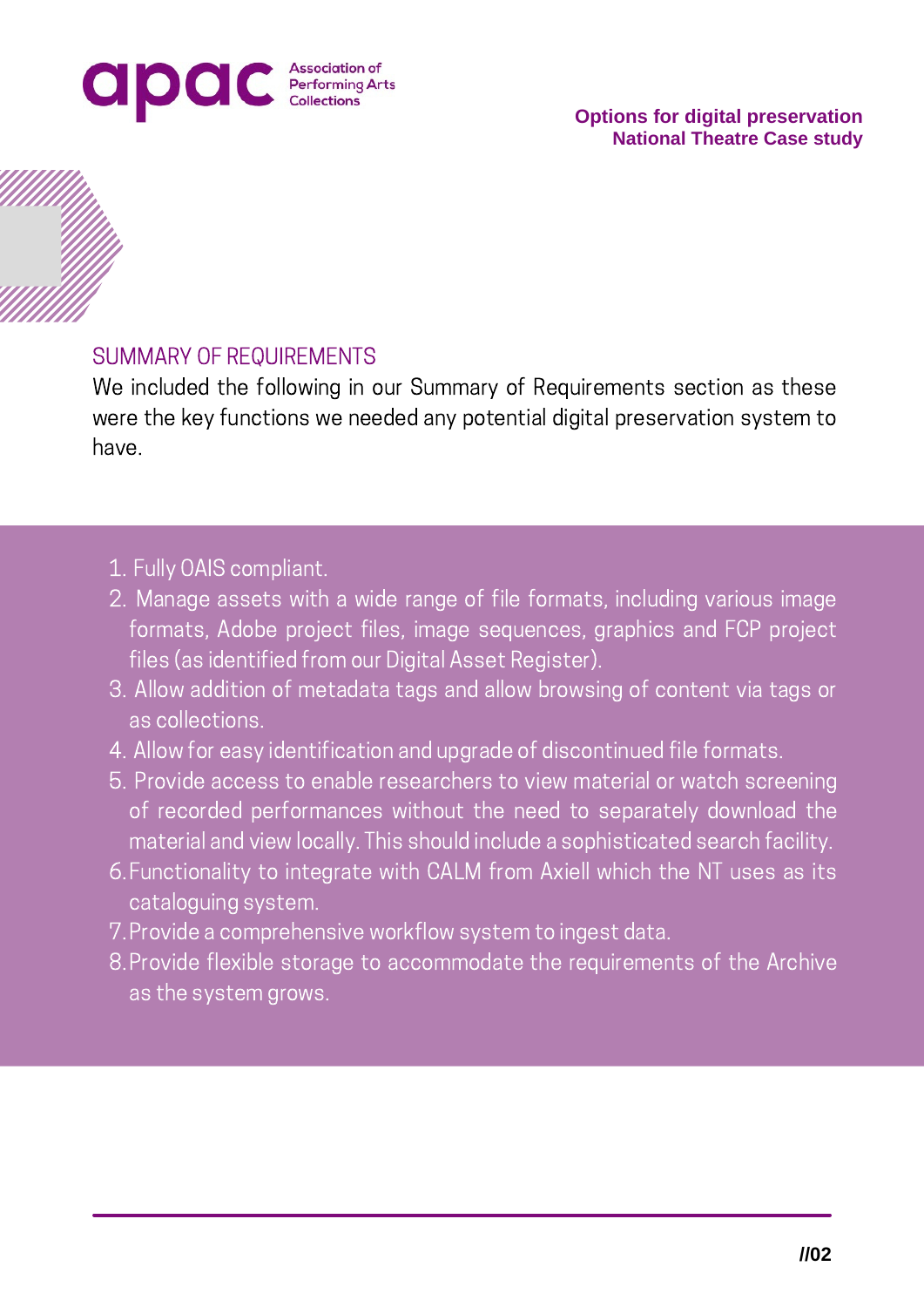

#### WORKFLOW REQUIREMENTS

The National Theatre Archive is a business archive that services a large organisation with a number of specialist departments. As such, we required a system with the capability to handle a large volume of digital material in a range of formats created across the organisation. This was particularly important in relation to content created by the NT's Digital Media (DM) department, for example video recordings of shows. The Archive already enjoyed a close relationship with DM, however as the volume and scope of content by DM increased, we required a product that could maintain and strengthen our workflows.

We were interested in obtaining a system whereby staff could access archive content from their desks and also potentially ingest content themselves. We have worked to establish retention schedules across the organisation and wanted a product that could make the transfer of material to the archive more efficient.

#### STORAGE REQUIREMENTS

There are large volumes of digital material held across the organisation in a range of storage media including external hard drives. We identified an initial 100TB of commercially valuable video material held by the Digital Media department as a priority. The Archive also holds an approximate 100TB of digital material on local servers and LTO tape. In total we expected to require 142tb of storage in year one, 187tb in year 2 and 234tb in year 3. This was based on our Digital Asset Register and a generous allowance for business as usual processes. It was also assumed that not all data from Digital Media could be transferred immediately, so we required a buffer in year 2 and 3 to allow for the transfer of all this content over three years.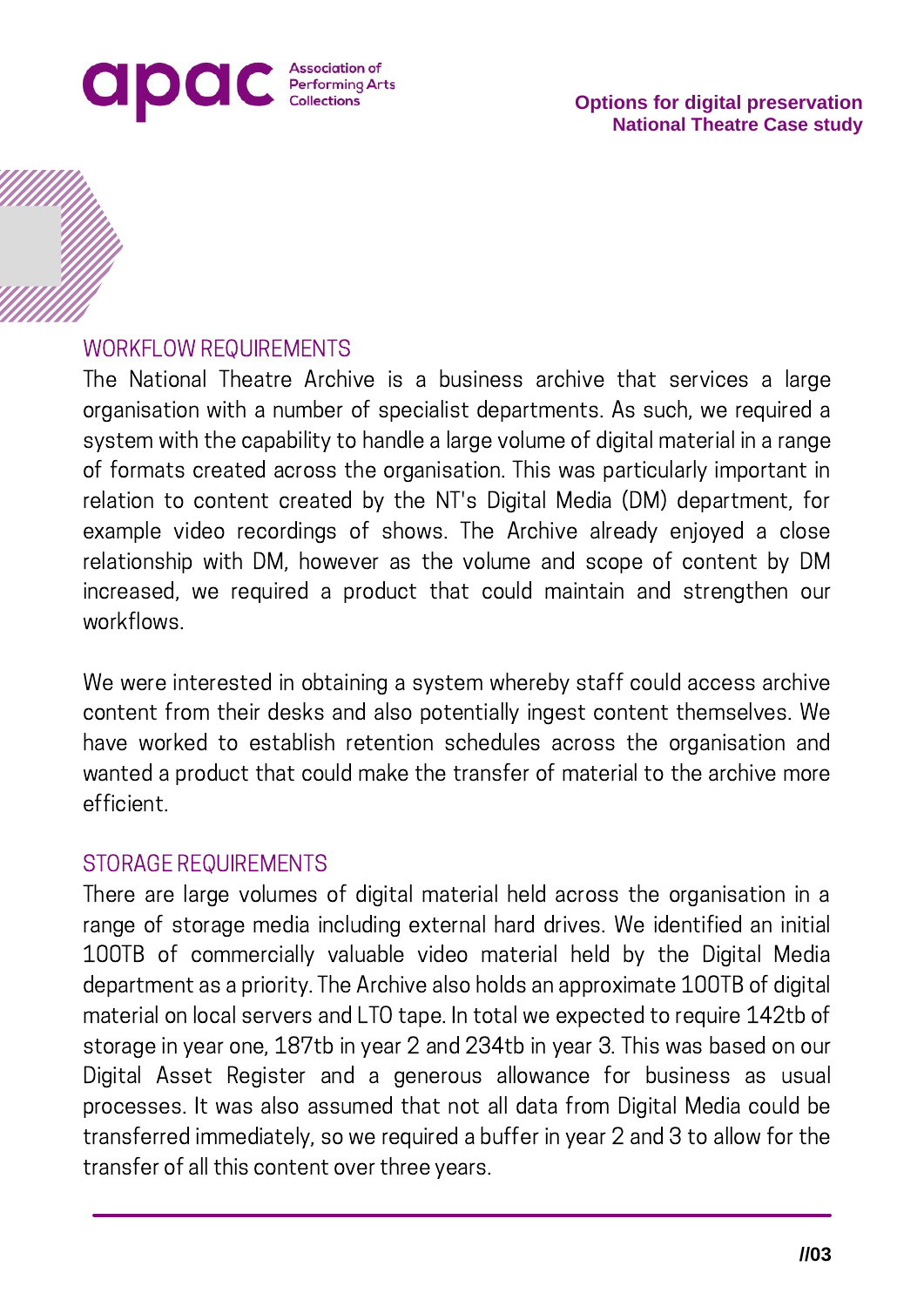



#### APPENDIX C

One of the appendices was a requirements checklist. This was split into separate project areas:

- Architecture covering storage inclusion, exit plan, search functionality, metadata, system upgrades, usage and ingest statistics, batch processing etc.
- Support and system administration covering training and support, live and test environments, user community, service desk etc.
- Integration covering integration with CALM, active directory, Mac and PC use etc.
- Digital preservation functionality covering international standards
- User set-up staff covering access levels, concurrent users etc.
- User set-up researchers covering public access portal, disabling downloads etc.
- Ingest covering batch upload, creating and editing workflows, progress charts etc.

We had 59 requirements in all, split into these sections, and each one was labelled essential, highly desirable, desirable or nice to have. We asked suppliers to identify whether they could deliver these requirements as part of the out of the box solution, optional module, additional customisation or as a third party tool. We then asked for details of the features and how they would be supported.

We would be happy to discuss our RFI with anyone planning a similar project, please contact Malcolm on [mmathieson@nationaltheatre.org.uk.](mailto:mmathieson@nationaltheatre.org.uk)